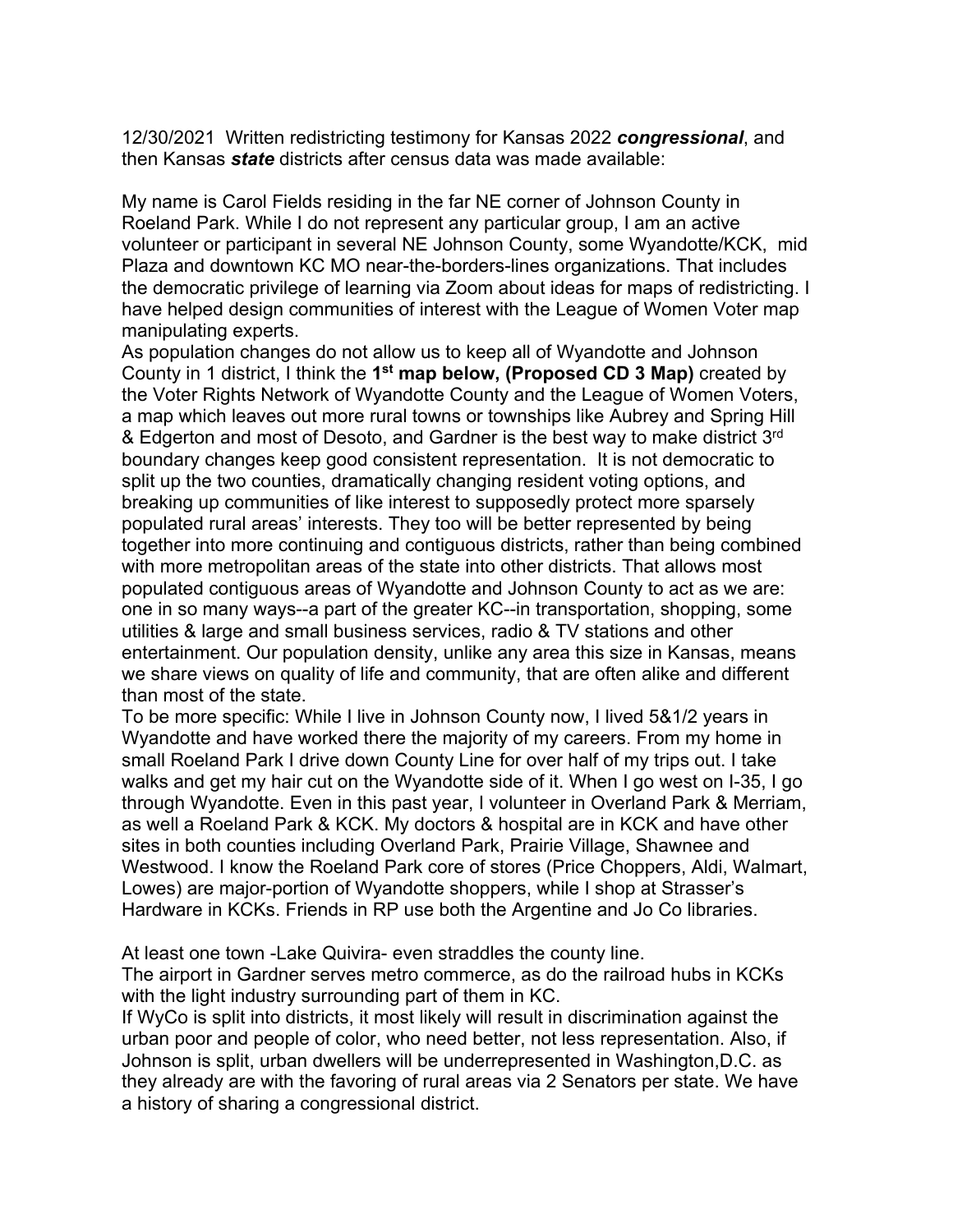Of the 2 maps I have reviewed for changes to my *Kansas Senate* district 7, I support the 2<sup>nd</sup> map, below also created by the Voter Rights Network of Wyandotte County and League of Women Voters, which only trims off a few edges in the SE and NW, keeping the contiguous and compact smaller NE JoCo towns together and leaves a substantial part of Overland Park (which has too large a population and has noncontiguous parts that cannot be all in one district. This provides consistency keeping most voters from being in new communities of less common interests.

Again for the *Kansas House* district, I want maps to change voter options as little as they can, still representing communities of interest. But I also support making Prairie Village basically a district in itself. So for my own district 25 It makes sense to cut out some of Prairie Village and add some areas to the west as in the attached map. I think this map is also consistent with my concern that the communities just north of me in Wyandotte County be split as respectful of community areas as possible.

Please make legislative session Redistricting Committee hearings available to Kansas residents via Zoom or at least YouTube and provide opportunity for citizen comments as maps are proposed with timely notice to allow feedback--not just a few hours. That is, I ask committee leaders, especially, and members to be transparent, fair, and democracy promoting--not partisan.



## **Proposed CD 3 Map**